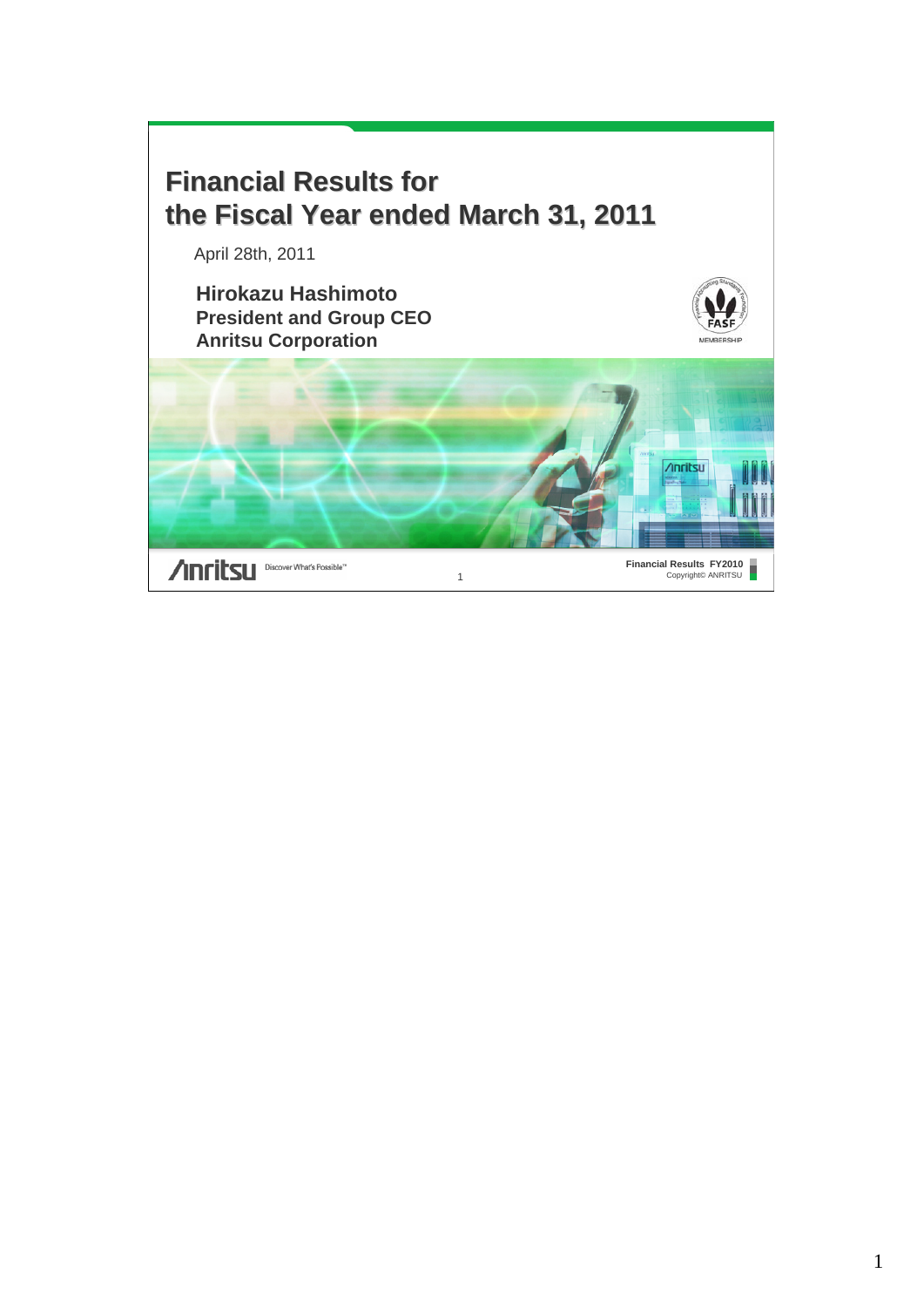## **Cautionary Statement**

**All information contained in this release which pertains to the current plans, estimates, strategies and beliefs of Anritsu Corporation (hereafter "Anritsu") that is not historical fact shall be considered forwardlooking statements of future business results or other forward-looking projections pertinent to the business of Anritsu. Implicit in reliance on these and all future projections is the unavoidable risk, caused by the existence of uncertainties about future events, that any and all suggested projections may not, come to pass. Forward-looking statements include but are not limited to those using words such as "believe", "expect", "plans", "strategy", "prospects", "forecast", "estimate", "project", "anticipate", "may" or "might" and words of similar meaning in connection with a discussion of future operations or financial performance.**

**Actual business results are the outcome of a number of unknown variables and may substantially differ from the figures projected herein.**

**Factors which may affect the actual business results include but are not limited to the economic situation in the geographic areas in which Anritsu conducts business, including but not limited to, Japan, Americas, Asia, and Europe, changes in actual demand for Anritsu products and services, increases or decreases in the competitive nature of markets in which Anritsu sells products or buys supplies, changing aptitudes at providing services, and exchange rates.**

**You also should not place reliance on any obligation of Anritsu to update or revise any forward-looking statements, whether as a result of new information, future events or otherwise. Anritsu disclaims any such obligation.** 

**Anritsu** Discover What's Possible"

**Financial Results FY2010** 2 Copyright© ANRITSU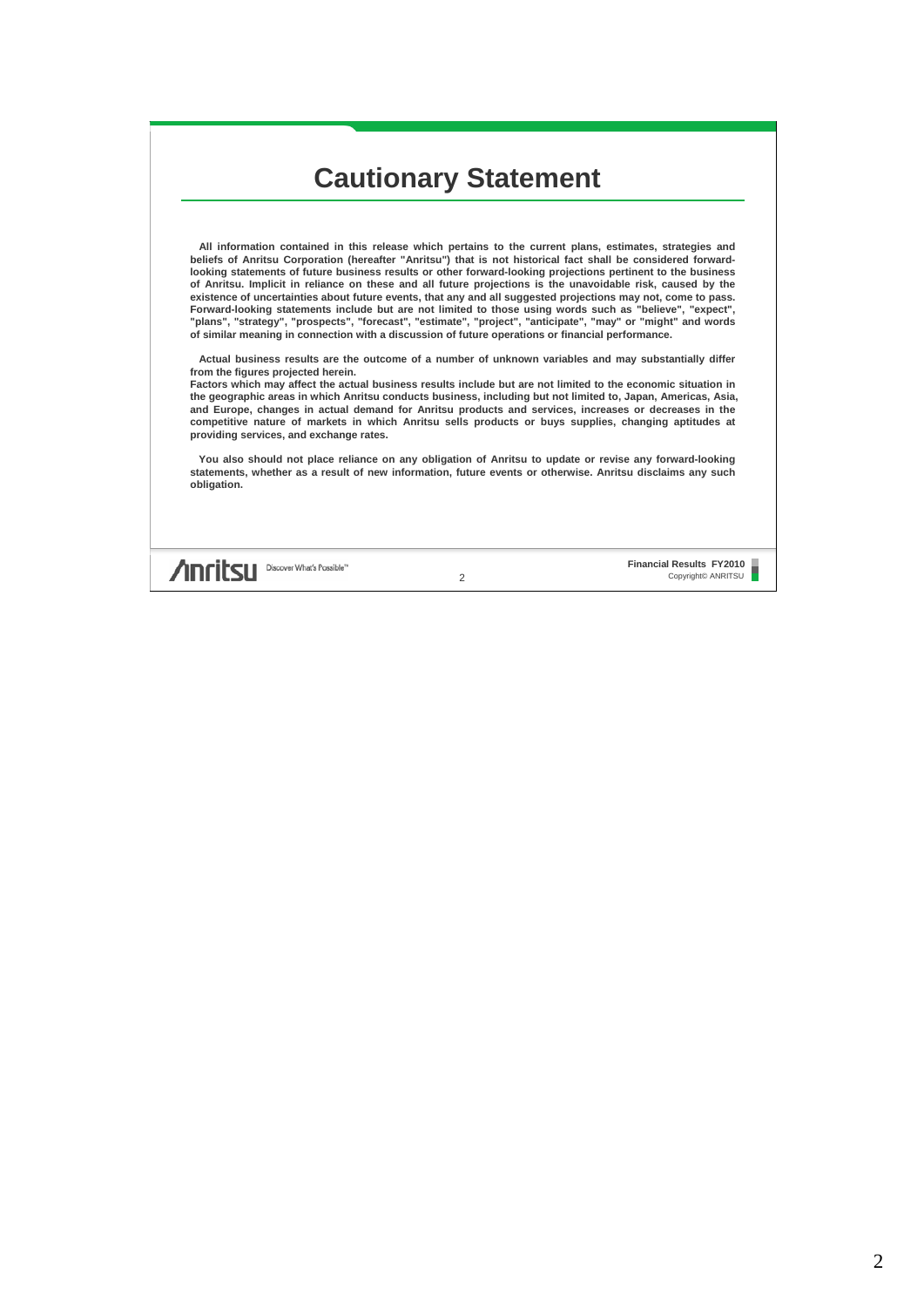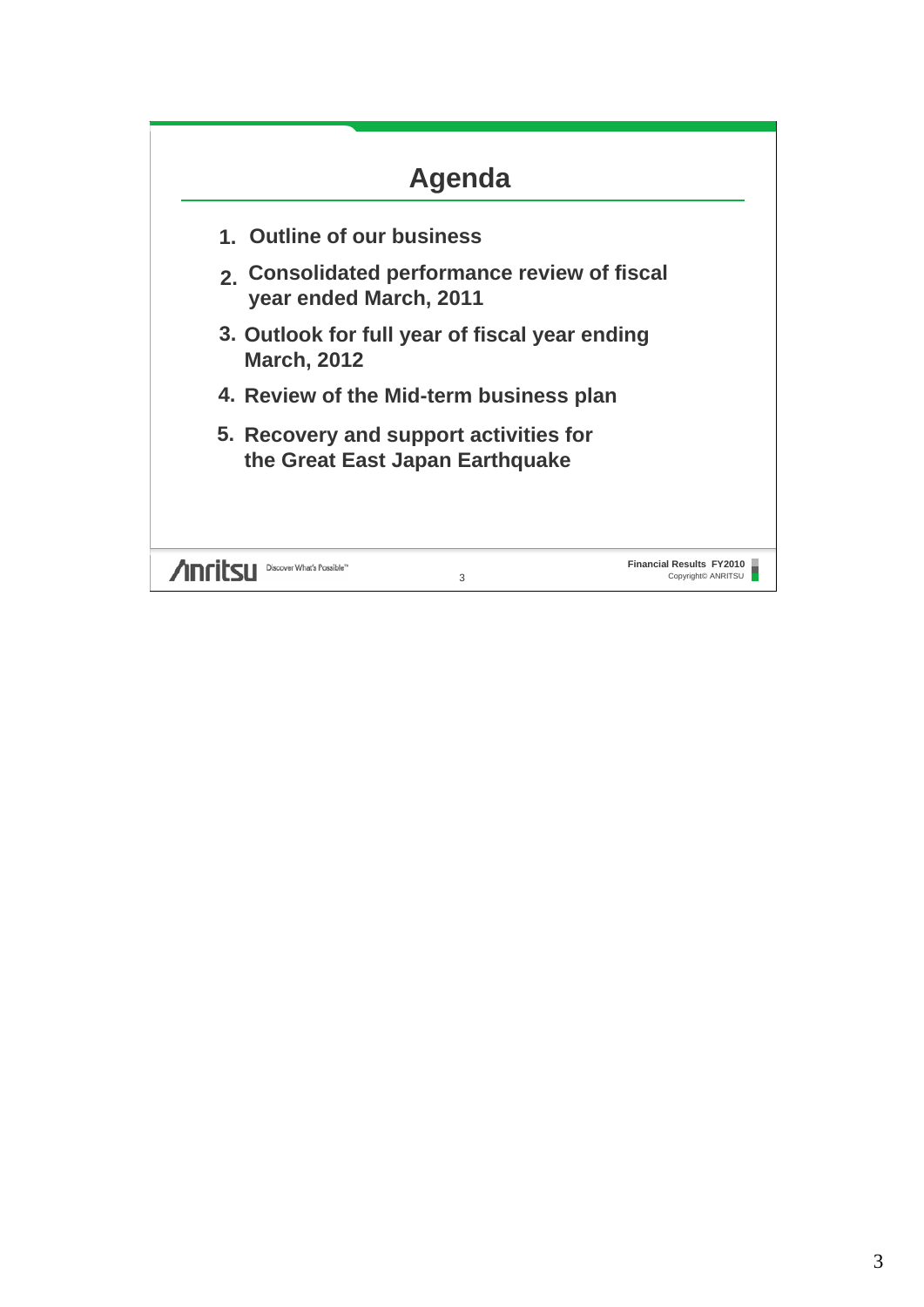| <b>Segment</b><br><b>Sub segment</b>                                              |        |                                      | <b>Main business</b>                                                                         |                                                                                                                                                                                                        |    |     |     |
|-----------------------------------------------------------------------------------|--------|--------------------------------------|----------------------------------------------------------------------------------------------|--------------------------------------------------------------------------------------------------------------------------------------------------------------------------------------------------------|----|-----|-----|
|                                                                                   | Mobile |                                      | R&D and manufacturing tester for 3G and LTE.                                                 |                                                                                                                                                                                                        |    |     |     |
| Network Infrastructure<br>T&M                                                     |        |                                      |                                                                                              | Testers to verify optical/digital/IP networks or its<br>equipment.<br>Handheld tester for wireless infrastructures.<br>Wireless/VoIP network monitoring software packages<br>and related services etc. |    |     |     |
| Electronics                                                                       |        |                                      | Testers for electronics components and emerging<br>wireless technologies                     |                                                                                                                                                                                                        |    |     |     |
| Information and communication                                                     |        |                                      | Video image distribution system, communication<br>equipment, IP switches and related systems |                                                                                                                                                                                                        |    |     |     |
| Industrial automation                                                             |        |                                      | Weigher and detectors of foreign material for food and<br>pharmaceutical industry            |                                                                                                                                                                                                        |    |     |     |
| <b>Others</b>                                                                     |        |                                      | Precision measurement business, optical devices                                              |                                                                                                                                                                                                        |    |     |     |
| <b>FY2010 Net Sales</b><br>Info.<br><b>Industrial</b><br><b>Others</b><br>T&M 69% |        |                                      |                                                                                              |                                                                                                                                                                                                        |    |     |     |
| <b>Mobile</b><br>Around 30%                                                       |        | Network Infrastructure<br>Around 40% |                                                                                              | <b>Electronics</b><br>Around 30%                                                                                                                                                                       | 5% | 16% | 10% |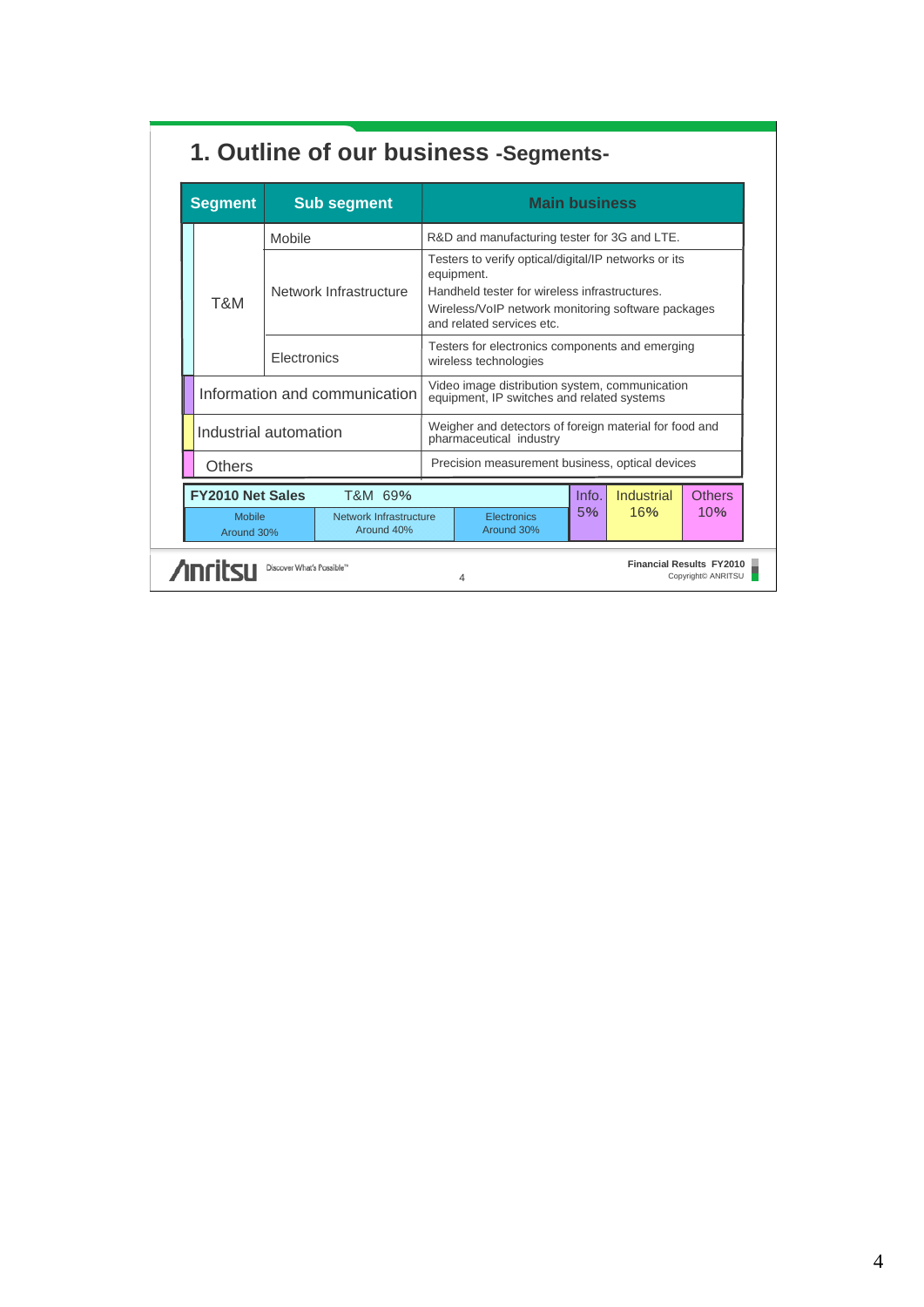### **2. Consolidated performance - key topics for FY2010 -**

| <b>Segment</b>                         | <b>FY2010</b>                                                                                                   | Actual |
|----------------------------------------|-----------------------------------------------------------------------------------------------------------------|--------|
| Test &<br><b>Measurement</b><br>(T&M)  | The demand of T&M for LTE development is firm.<br>The demand of T&M for smartphone production is<br>increasing. |        |
| Information &<br><b>Communications</b> | The business is slack due to the reduction of public<br>works investment.                                       |        |
| <b>Industrial</b><br><b>Automation</b> | Food inspection business remained firm in ASEAN<br>and North American market.                                   |        |
| <b>Others</b>                          | Demand for optical devices due to popularization of<br>broadband waned after 3rd quarter.                       |        |

**Impact of the earthquake:** All production lines of the Tohoku Anritsu production base have resumed operations by the end of March. The impact of the earthquake on the FY 2010 results was limited.

| <b>Anritsu</b> Discover What's Possible" | <b>Financial Results FY2010</b><br>Copyright© ANRITSU |
|------------------------------------------|-------------------------------------------------------|
|                                          |                                                       |

- The factors driving our businesses were the recovery in demand of our core T&M business in the manufacturing market of mobile terminals such as smart phones, and the growing demand of research and development for LTE system (Long Term Evolution). The topics are the following:
- 1)Key operators such as Verizon (US) and NTT DoCoMo (Japan) launched LTE services December last year. The number of operators LTE network launched is seventeen (17) as of the end of March 2011.
- 2)New models of smartphones and tablet terminals and sales competition have been increased.
- Regionally, there is a steady rise in the base station installation and maintenance market in North America. Asian market, the world's factory for mobile terminals, is showing healthy flows.
- The Information & Communication business saw a fall in revenue due to cut backs in public investment, among other factors.
- The industrial Automation business remained firm in overseas market where growth is expected, especially in ASEAN market.
- Anritsu Tohoku Co., Ltd., a manufacturing subsidiary of Anritsu Corporation received a minor damage on its production facility due to the Great East Japan Earthquake. The damage, however, was no casualties in our group. We were able to resume production within the fiscal year ended in March 2011 and impact on the business performance of this fiscal year was limited.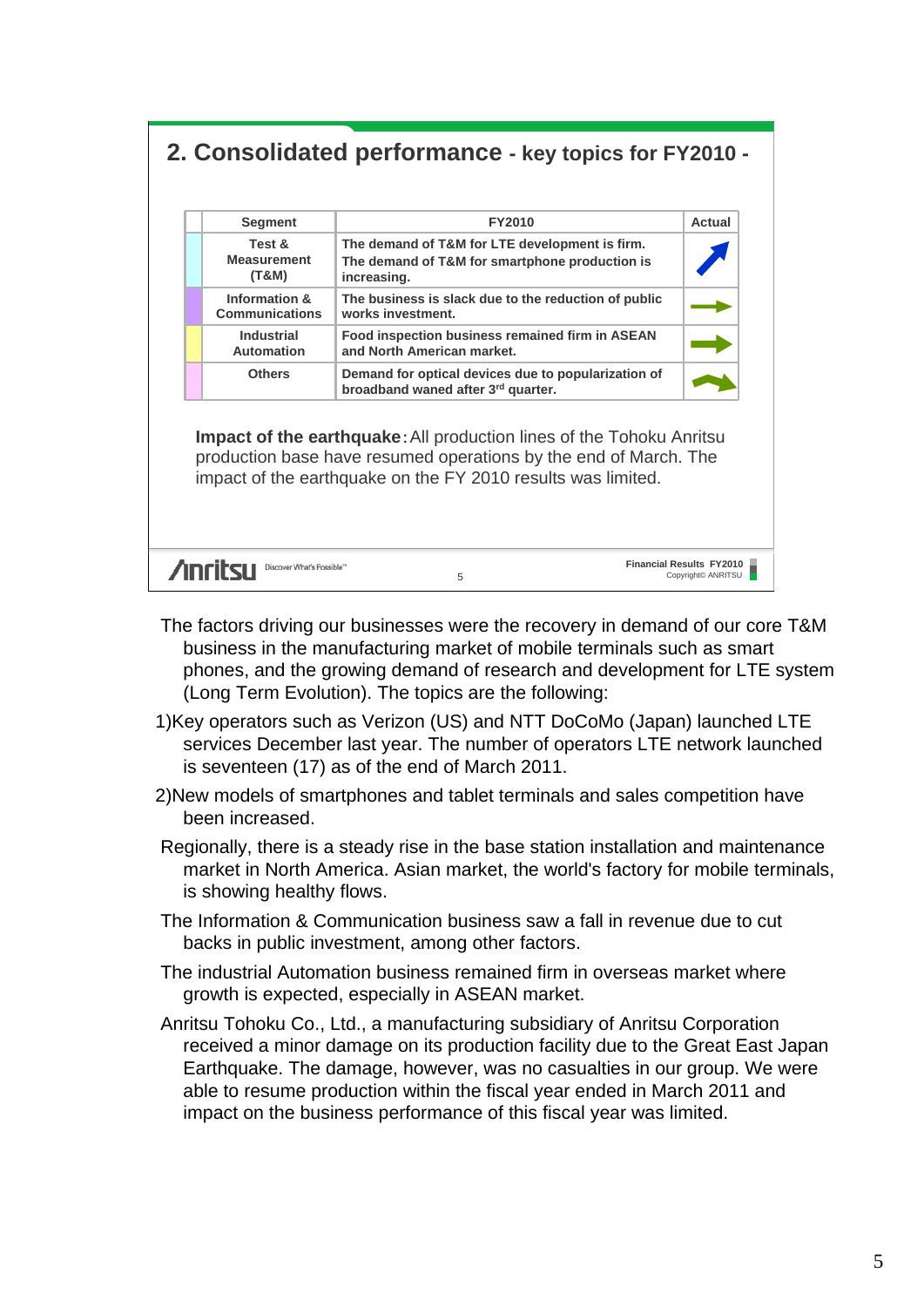| 76.1<br>73.5<br>4.6<br>3.6 | 80.3<br>77.9<br>7.0 | 77.0<br>77.0<br>6.5 | 6%<br>6%<br>53%                              |
|----------------------------|---------------------|---------------------|----------------------------------------------|
|                            |                     |                     |                                              |
|                            |                     |                     |                                              |
|                            |                     |                     |                                              |
|                            | 5.4                 | 4.8                 | <b>50%</b>                                   |
| 3.9                        | 4.2                 | -                   | 8%                                           |
| 0.4                        | 3.1                 | 3.0                 | 697%                                         |
| 7.5                        | 7.8                 | 6.0                 | 4%                                           |
|                            |                     |                     | <b>Financial Results FY2010</b>              |
|                            |                     | 6                   | Note: Numbers are rounded off in each column |

# **2. Consolidated performance -Financial results-**

- The group as a whole recorded a significant increase in operating profit, ordinary income and net income YoY due to the significant increase in net sales and income in the T&M business. We were able to exceed the guideline over the major figures. The major factors for increased sales and income are the following:
- (1) In the mobile market, demand for test and measurement solutions increased firmly and margin improved.
- (2)Profitability improved due to streamlining of fixed costs and the expense control through KPI management.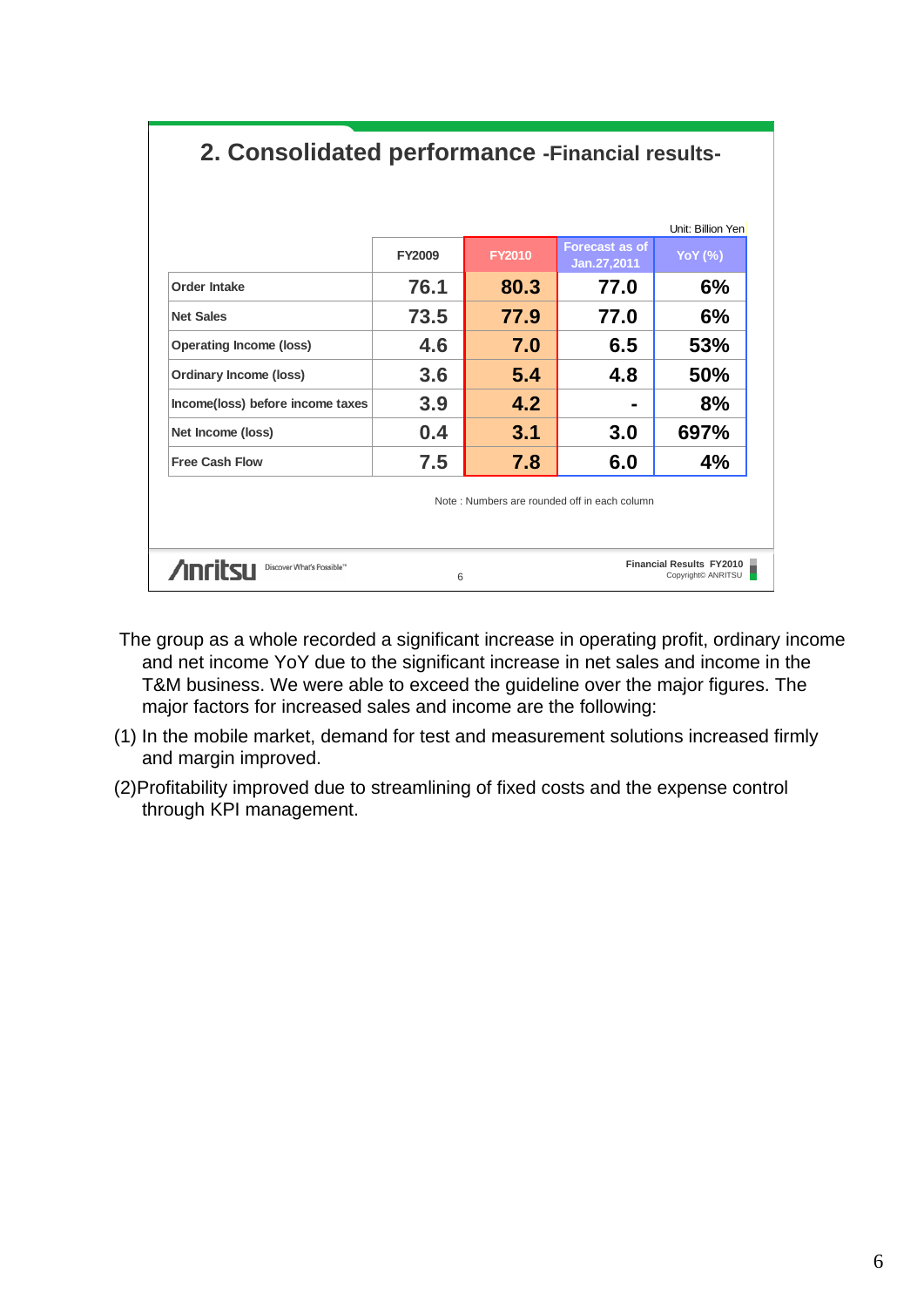

**2. Consolidated performance -Orders by business segment-**

Orders for the T&M business rose to 17.3 billion yen increased by 29% to 3.9 billion yen from the same period of the previous year. Considering the strong yen, the overseas market has returned to the level prior to the Lehman shock. Expanding are the installation and maintenance of the base stations in North America, the R&D of handsets, and manufacturing field of handsets in Asia market.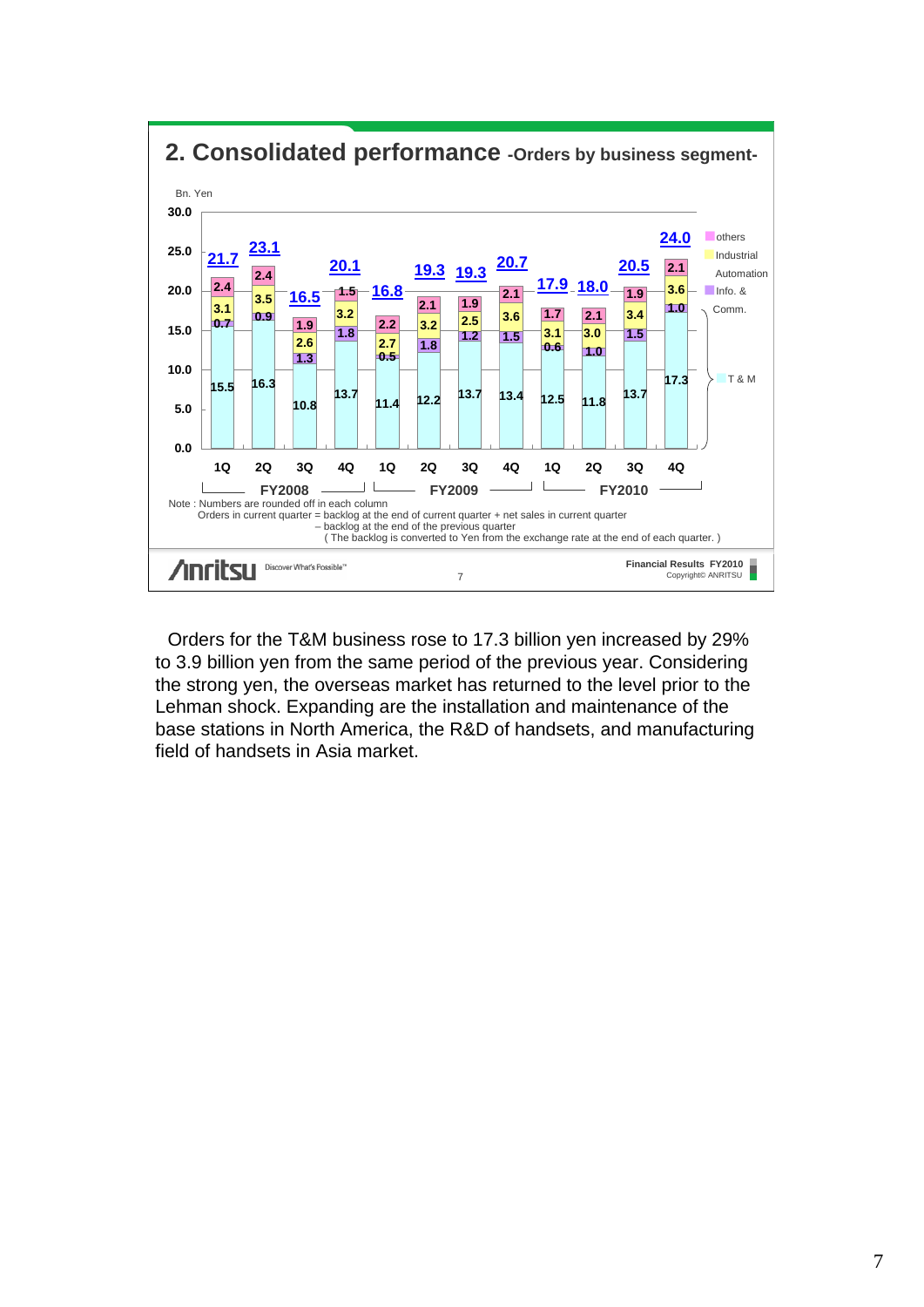|                                                                                                           |              |               |               |                                  | Unit: Billion Yen |  |  |
|-----------------------------------------------------------------------------------------------------------|--------------|---------------|---------------|----------------------------------|-------------------|--|--|
|                                                                                                           |              | <b>FY2009</b> | <b>FY2010</b> | Forecast<br>as of<br>Jan.27,2011 | YoY(%)            |  |  |
| Test &                                                                                                    | <b>Sales</b> | 48.3          | 53.5          | 52.0                             | 11%               |  |  |
| <b>Measurement</b>                                                                                        | Op. Income   | 2.3           | 5.1           | 4.8                              | 124%              |  |  |
| Info. & Comm.                                                                                             | <b>Sales</b> | 5.3           | 4.1           | 5.0                              | $-22%$            |  |  |
|                                                                                                           | Op. Income   | 0.1           | 0.1           | 0.0                              | -52%              |  |  |
| Industrial                                                                                                | <b>Sales</b> | 11.6          | 12.3          | 12.5                             | 6%                |  |  |
| Automation                                                                                                | Op. Income   | 0.6           | 0.7           | 0.6                              | 8%                |  |  |
| Service &                                                                                                 | <b>Sales</b> | 8.3           | 7.9           | 7.5                              | $-5%$             |  |  |
| <b>Others</b>                                                                                             | Op. Income   | 1.6           | 1.2           | 1.1                              | $-23%$            |  |  |
|                                                                                                           | <b>Sales</b> | 73.5          | 77.9          | 77.0                             | 6%                |  |  |
| <b>Total</b>                                                                                              | Op. Income   | 4.6           | 7.0           | 6.5                              | 53%               |  |  |
| Note: Numbers are rounded off in each column                                                              |              |               |               |                                  |                   |  |  |
| <b>Financial Results FY2010</b><br><b>Anritsu</b><br>Discover What's Possible™<br>Copyright© ANRITSU<br>8 |              |               |               |                                  |                   |  |  |

#### **2. Consolidated performance -Earnings by bus. segment-**

Sales in T&M business reached 53.5 billion Yen (11% increase of the same period in the previous year), achieved a significant growth in earnings with the 9.4% operating profit.

The increase was due to, (1) a steady growth in manufacturing solutions of mobile terminals, which can cover multiply all type transmission systems such as 3G, 3.5G and LTE, (2) orders from leading operators and vendors of North America and Asia based on an increase in LTE-related demands.

Sales in Information and communications business was lowered due to the budget constraints on public spending in our core video surveillance market, regardless of the continuous steadiness from the second quarter of the bandwidth control equipment business, which can manipulate the communication network load.

Industrial automation business grow steadily in ASEAN region and X-ray Inspection System market in North America.

Regarding Others segment, Video distribution service market-related Optical Devices sector is slowing down due to investment saturation.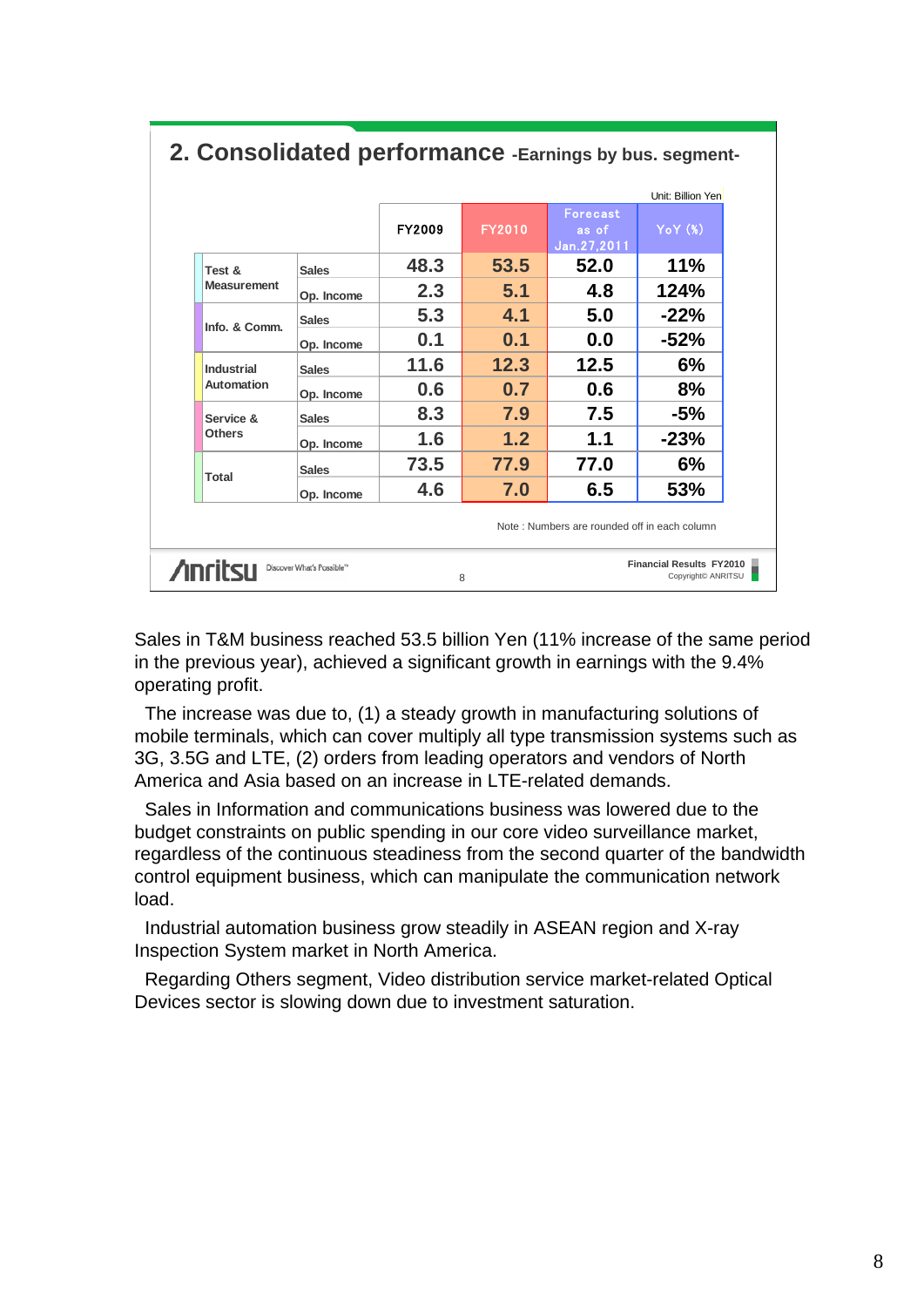

**2. Consolidated performance -Sales & op. income by bus. segment-**

Although there has been an increase in costs due to business expansion and performance recovery as well as impact of the stronger yen, seven quarters are positive in operating income, with the operating loss in the Q1 of the previous fiscal year being its bottom. In particular, T&M recorded a YoY increase in sales and income for four (4) quarters in a row.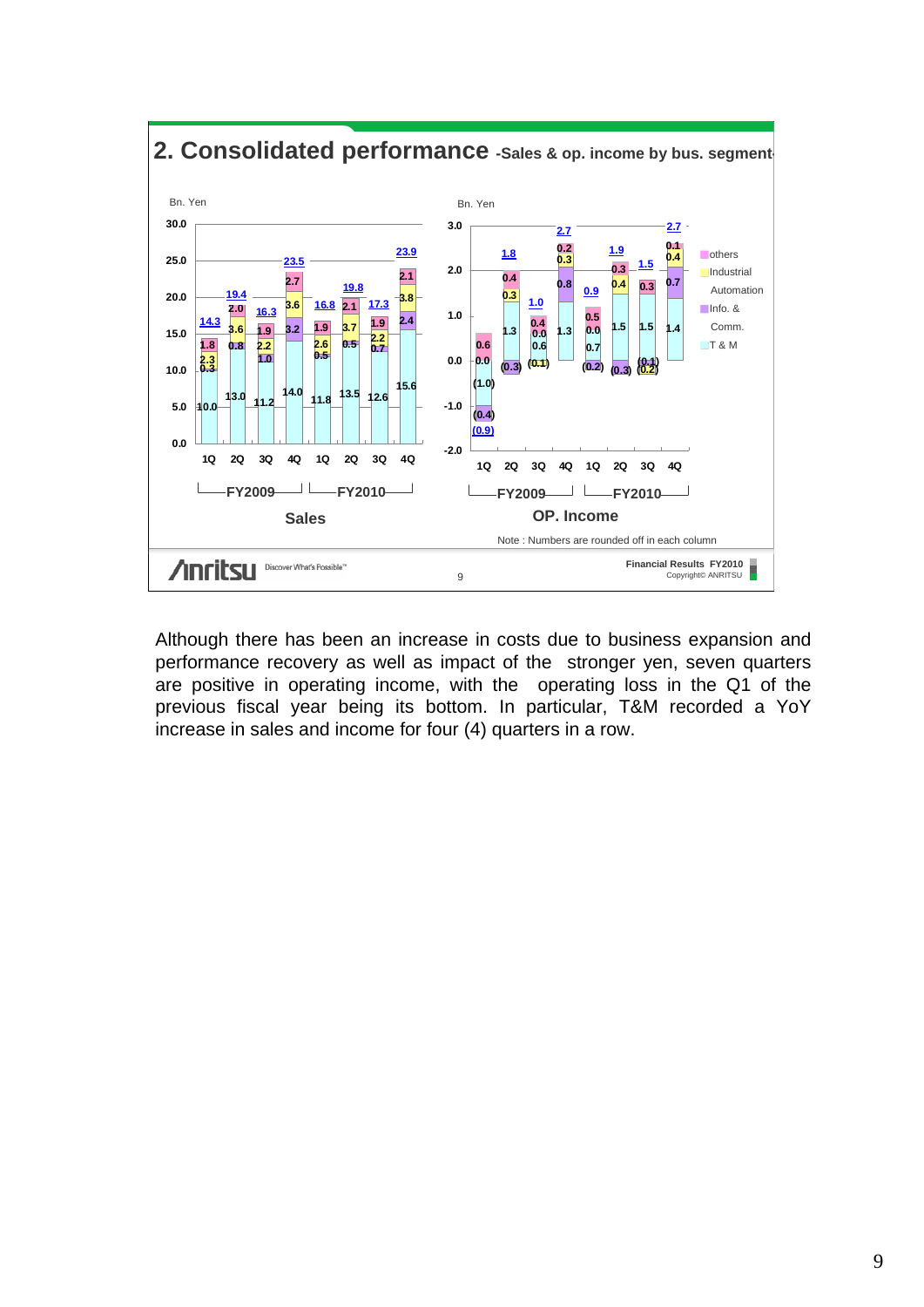

Investment in wireless infrastructure and installation & maintenance in the Americas region remains robust, and despite the tough situation with exchange rates, expansion in LTE and other mobile broadband development applications has helped to achieve a year-on-year increase.

Feeble situation in the Japanese market remain unchanged for capital investment on test and measurement instruments by Electronics-related corporations manufacturing electronic devices etc.

The Industrial automation segment is not extending significantly as well.

Asian Market is steadily recovering in spite of no dramatic growth occurred on each of test and measurement as well as Industrial automation business.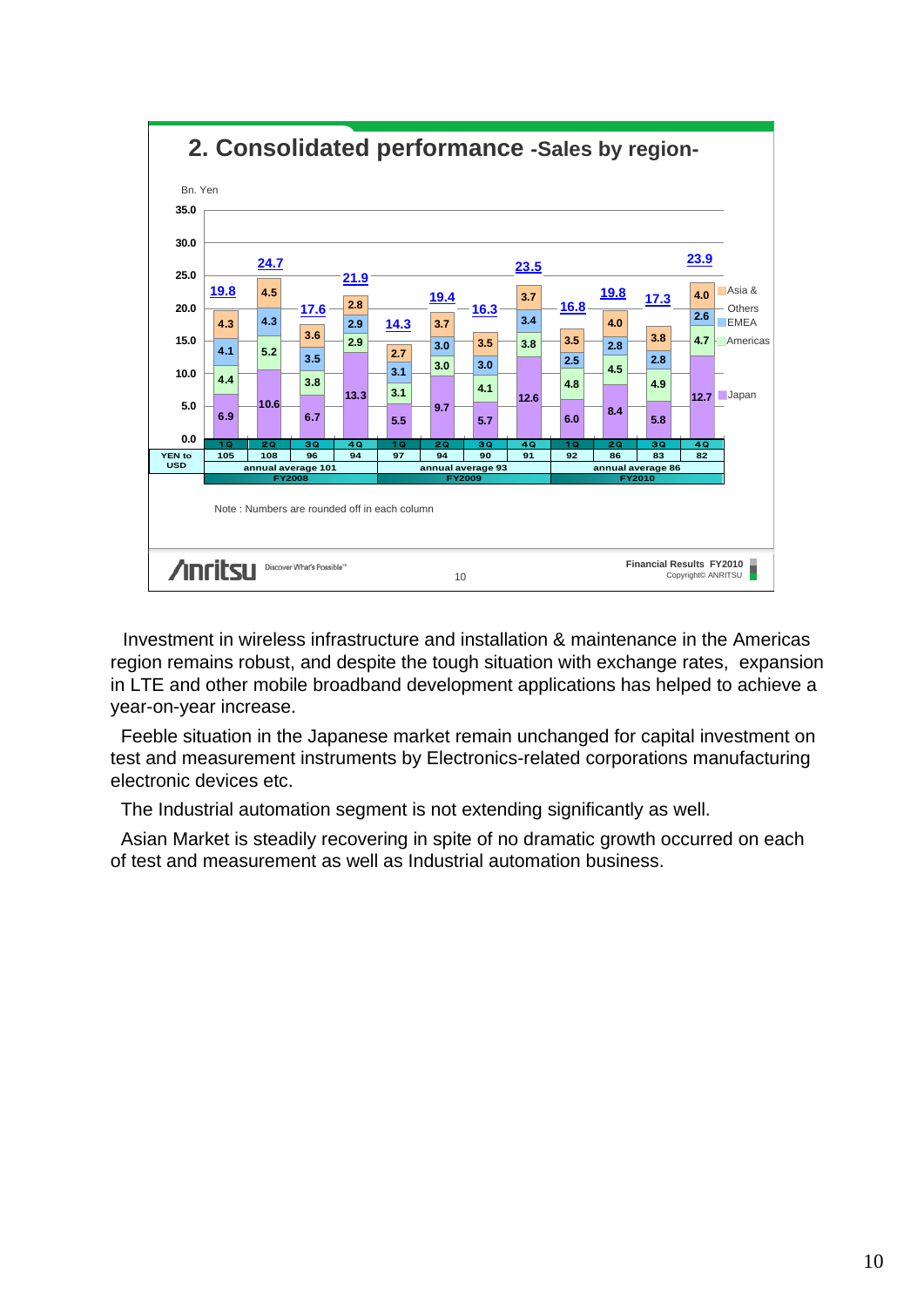|                                                                                             | 2. Consolidated performance - Other incomes and expenses -<br>Unit: Million Yen |                                       |                                              |                    |  |  |  |
|---------------------------------------------------------------------------------------------|---------------------------------------------------------------------------------|---------------------------------------|----------------------------------------------|--------------------|--|--|--|
|                                                                                             | <b>FY2009</b>                                                                   | 4Q FY2010<br>FY2010<br>(Jan. to Mar.) |                                              |                    |  |  |  |
| <b>Operating income (loss)</b>                                                              | 4,583                                                                           | 6,994                                 | 2,683                                        |                    |  |  |  |
| Interest & dividends                                                                        | (533)                                                                           | (593)                                 | (149)                                        |                    |  |  |  |
| Foreign exchange                                                                            | (320)                                                                           | (769)                                 | 74                                           |                    |  |  |  |
| <b>Others</b>                                                                               | (151)                                                                           | (270)                                 | (162)                                        |                    |  |  |  |
| Other income (loss)                                                                         | (1,005)                                                                         | (1,632)                               | (237)                                        |                    |  |  |  |
| <b>Ordinary income (loss)</b>                                                               | 3,578                                                                           | 5,362                                 | 2,446                                        |                    |  |  |  |
| Gain on reversal of<br>subscription rights to shares                                        |                                                                                 | 8                                     | 8                                            |                    |  |  |  |
| Gain on sales of noncurrent assets                                                          | 149                                                                             |                                       |                                              |                    |  |  |  |
| Gain on sales of Investment securities                                                      | 140                                                                             |                                       |                                              |                    |  |  |  |
| Gain on retirement by purchase of<br>bonds                                                  | 62                                                                              |                                       |                                              |                    |  |  |  |
| Impairment loss on goodwill                                                                 |                                                                                 | (987)                                 | (987)                                        |                    |  |  |  |
| Loss on valuation of investment<br>securities                                               | (17)                                                                            | (78)                                  | (77)                                         |                    |  |  |  |
| Loss on adjustment for changes of<br>accounting standard for asset<br>retirment obligations |                                                                                 | (68)                                  |                                              |                    |  |  |  |
| <b>Extraoridinary income (loss)</b>                                                         | 334                                                                             | (1, 124)                              | (1,055)                                      |                    |  |  |  |
| Income (loss) before income taxes                                                           | 3,913                                                                           | 4,238                                 | 1.391                                        |                    |  |  |  |
|                                                                                             |                                                                                 |                                       | Note: Numbers are rounded off in each column |                    |  |  |  |
| <b>Anritsu</b><br>Discover What's Possible™                                                 | 11                                                                              |                                       | <b>Financial Results FY2010</b>              | Copyright© ANRITSU |  |  |  |

### **2. Consolidated performance -Other incomes and expenses -**

The foreign exchange rate stabilized at 80 yen to the US dollar, approx. 800 million yen of exchange losses were generated against the dollar and euro. The rate at the beginning of the fiscal year was 90 yen to the dollar and 110 yen to the Euro and we revised rate of dollar at 85 yen during H2.

A part of the goodwill from acquisition of the ex-NetTest was impaired, 987 million yen was recorded as impairment loss.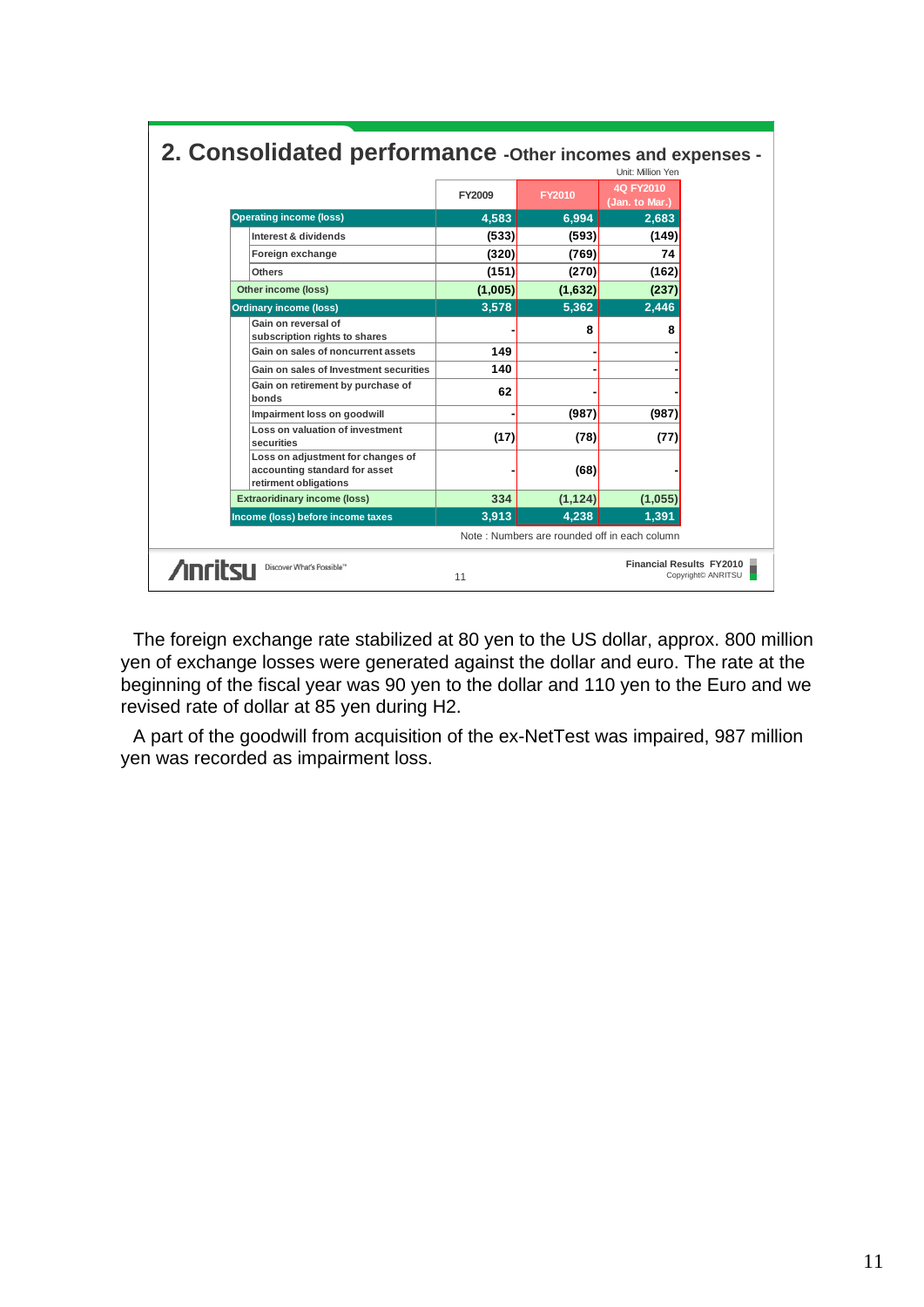

Major factors for 9.2 billion yen of operating cash flow were those such as gross margin improvement as well as working capital improvement. Capital investment was executed as planned.

Japanese yen 10 billion Euro-Yen convertible bonds were issued in September in the first fiscal half in order to redeem 7 billion yen bonds with warrants, and also to conduct capital adequacy and raise growing capital.

Anritsu continuously made progress in reducing interest-bearing debt. As a result, as of March 31, 2011, the balance of interest-bearing debt was 36.8 billion yen (compared with 42.2 billion yen at the end of the previous fiscal year), the net debt-to-equity ratio was 0.22 (compared with 0.43 at the previous fiscal year-end) and the debt-to-equity ratio was 0.92 (compared with 1.12 at the previous fiscal year-end).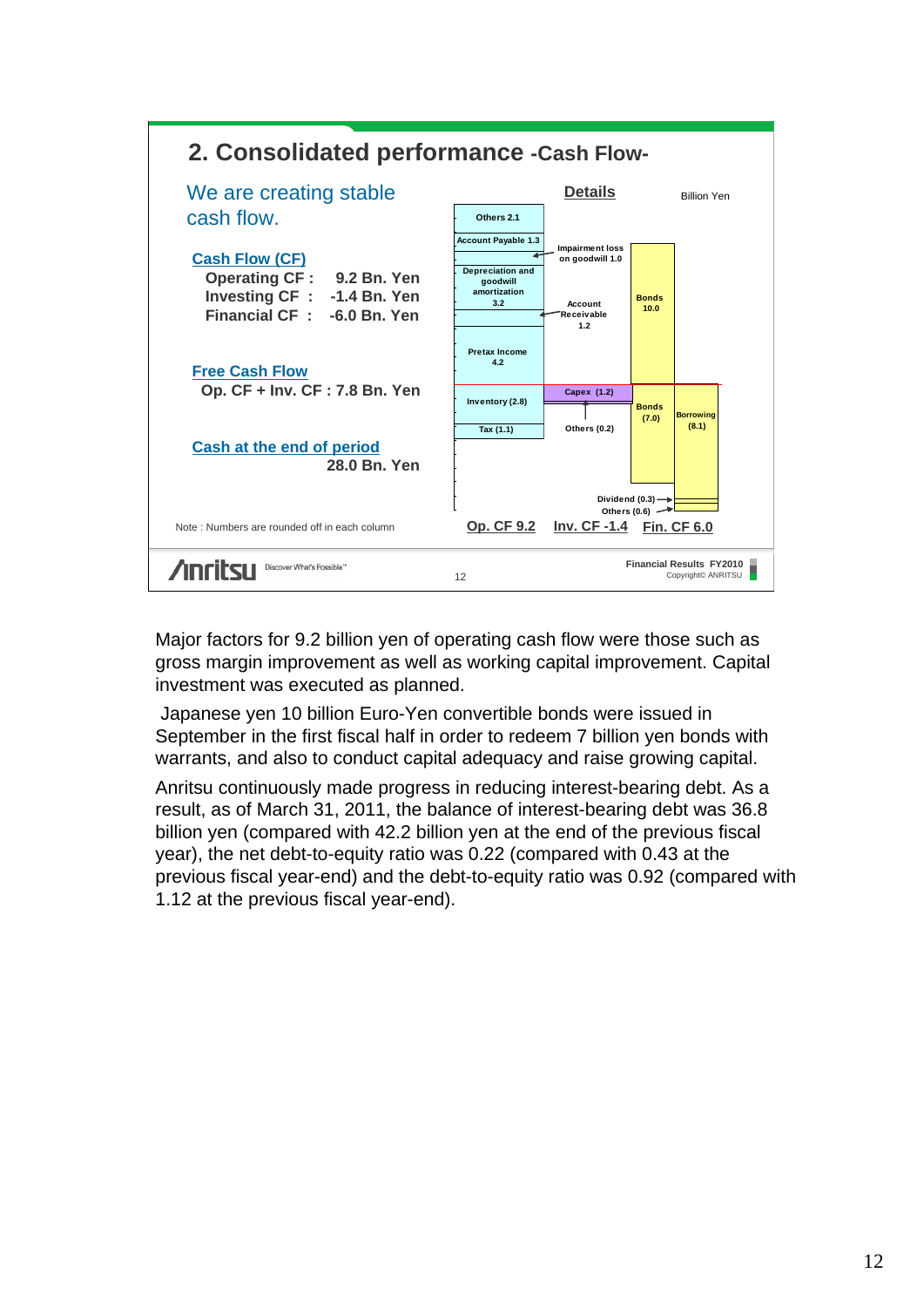| 3. Outlook for full year of FY2011<br>Planned total dividend: 8 yen per share                         |                                                                               |                                                                                                            |        |                                                    |       |           |  |  |  |
|-------------------------------------------------------------------------------------------------------|-------------------------------------------------------------------------------|------------------------------------------------------------------------------------------------------------|--------|----------------------------------------------------|-------|-----------|--|--|--|
|                                                                                                       | (interim dividend 4 yen per share)                                            |                                                                                                            |        |                                                    |       |           |  |  |  |
|                                                                                                       |                                                                               | <b>FY2010</b>                                                                                              |        | Unit: Billion Yen<br>FY2011 (Apr.2011 - Mar. 2012) |       |           |  |  |  |
|                                                                                                       |                                                                               |                                                                                                            | Actual | <b>Forecast</b>                                    | YoY   | $YoY(\%)$ |  |  |  |
|                                                                                                       | <b>Net Sales</b>                                                              |                                                                                                            | 77.9   | 80.0                                               | 2.1   | 3%        |  |  |  |
|                                                                                                       | <b>Operating Income (loss)</b><br>Ordinary Income (loss)<br>Net Income (loss) |                                                                                                            | 7.0    | 6.2                                                | (0.8) | $-11%$    |  |  |  |
|                                                                                                       |                                                                               |                                                                                                            | 5.4    | 5.5                                                | 0.1   | 3%        |  |  |  |
|                                                                                                       |                                                                               |                                                                                                            | 3.1    | 3.8                                                | 0.7   | 24%       |  |  |  |
|                                                                                                       | Test &                                                                        | <b>Sales</b>                                                                                               |        | 56.5                                               | 3.0   | 6%        |  |  |  |
|                                                                                                       | <b>Measurement</b>                                                            | Op. Income                                                                                                 | 5.1    | 5.0                                                | (0.1) | -1%       |  |  |  |
|                                                                                                       |                                                                               | <b>Sales</b>                                                                                               | 4.1    | 4.0                                                | (0.1) | -3%       |  |  |  |
|                                                                                                       | Info. & Comm.<br>Industrial                                                   | Op. Income                                                                                                 | 0.1    | 0.0                                                | (0.1) |           |  |  |  |
|                                                                                                       |                                                                               | <b>Sales</b>                                                                                               | 12.3   | 14.0                                               | 1.7   | 14%       |  |  |  |
|                                                                                                       | Automation                                                                    | Op. Income                                                                                                 | 0.7    | 0.7                                                | 0.0   | 6%        |  |  |  |
|                                                                                                       | <b>Others</b>                                                                 | <b>Sales</b>                                                                                               | 7.9    | 5.5                                                | (2.4) | $-31%$    |  |  |  |
|                                                                                                       |                                                                               | Op. Income                                                                                                 | 1.2    | 0.5                                                | (0.7) | -59%      |  |  |  |
|                                                                                                       |                                                                               | Note 1: Exchange rate for FY2011(estimate) 1USD = 85 yen, 1EURO=110 yen                                    |        |                                                    |       |           |  |  |  |
| Note 2 : Numbers are rounded off in each column                                                       |                                                                               |                                                                                                            |        |                                                    |       |           |  |  |  |
|                                                                                                       |                                                                               | Note 3 : Industrial Automation merges Precision measurement business (previously Other segment) in FY2011. |        |                                                    |       |           |  |  |  |
| <b>Financial Results FY2010</b><br>Discover What's Possible <sup>74</sup><br>Copyright© ANRITSU<br>13 |                                                                               |                                                                                                            |        |                                                    |       |           |  |  |  |

In net sales, on one hand, we expect the T&M business to grow firmly, but on the other hand, the market of public works in the Information and Communications business has shrunk and investment in the optical device business in Japan has run its course. We forecast 80 billion yen in net sales, up by 3% as compared with fiscal year 2010.

In operating income, we expect an effect of increased income while we plan for increase in R&D investments and costs to strengthen T&M business, and expect the income of the Other business to decline. We forecast 6.2 billion yen in operating profit, down by 11% as compared with fiscal year 2010.

Net income is expected to increase, up by 24% to 3.8 billion yen.

Based on the assumption of these profit forecasts, the dividend is expected to be eight (8) yen per share, up by one (1) yen.

There are many uncertain elements such as recovery of the supply chain affected by the Great East Japan Earthquake, measures for restricting electric power, review of CAPEX by Japanese companies, etc. Anritsu Group will put forth all its power and strive for avoid such risks.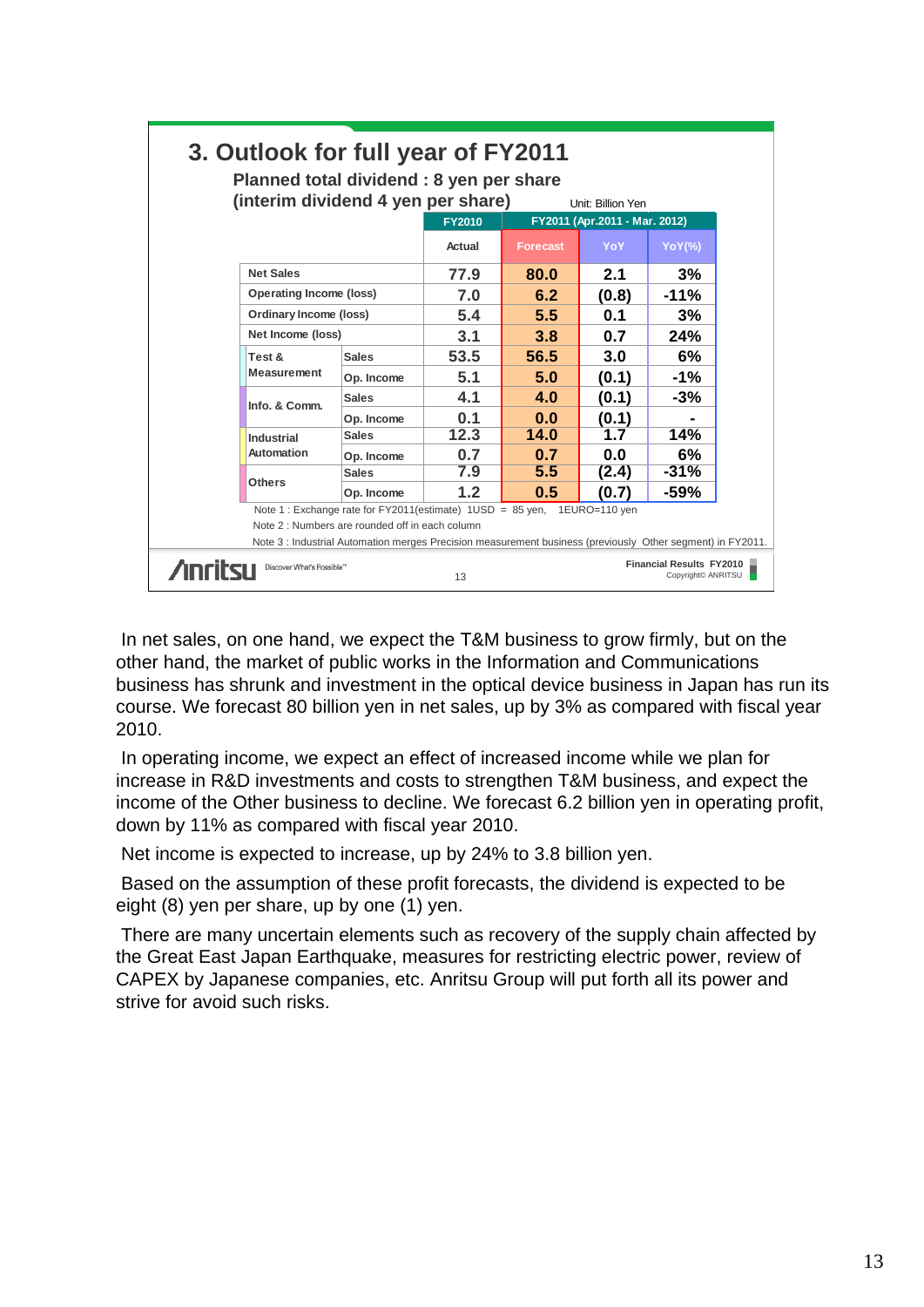

In fiscal year 2010, the first year of the three-year plan, we were able to achieve the major business targets smoothly. In particular, we were able to achieve 9% of operating profit, which far exceeded 5% as initially planned. ROE was 7.9% and ACE, Anritsu capital-cost evaluation, made positive. We posted good performance since the IT bubble in 2000 which hit the highest performance.

We are progressing towards achieving our business targets of GLP2012 with confidence.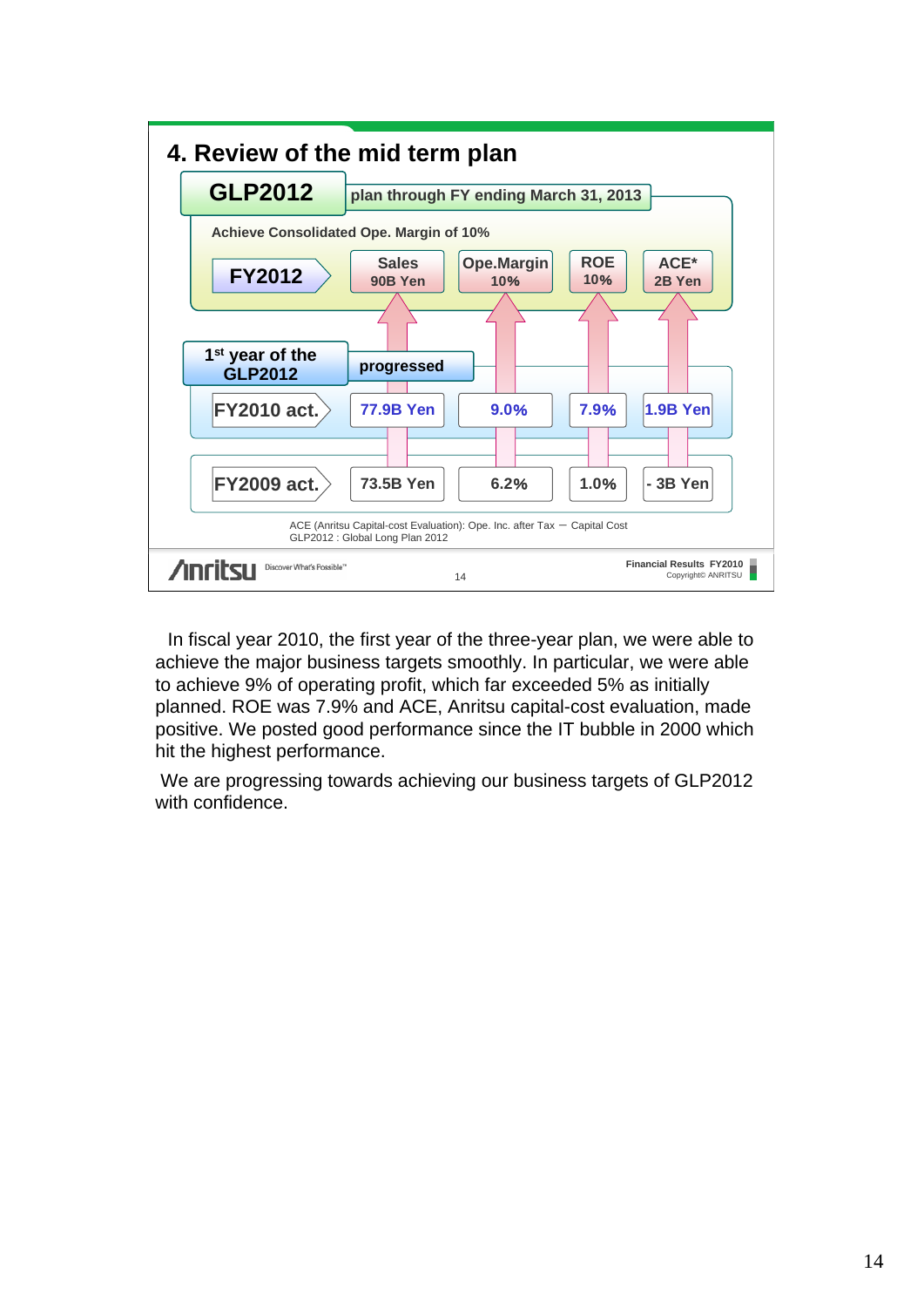

The driving force of good performance in fiscal year 2010, the first year of the mid term plan GLP2012, was the core Test and Measurement business.

- (1) R&D field of LTE
- (2) Manufacturing field of handsets in the markets centering on China

We have been strengthening these growth drivers in the mid term plan. In our analysis, we have good performance from the outcome of striving for customer support and exercising our strengths in these two fields.

We will aim for expanding profitability in the markets of mobile backhaul and electronics and strive for making its base solid for stronger profitability.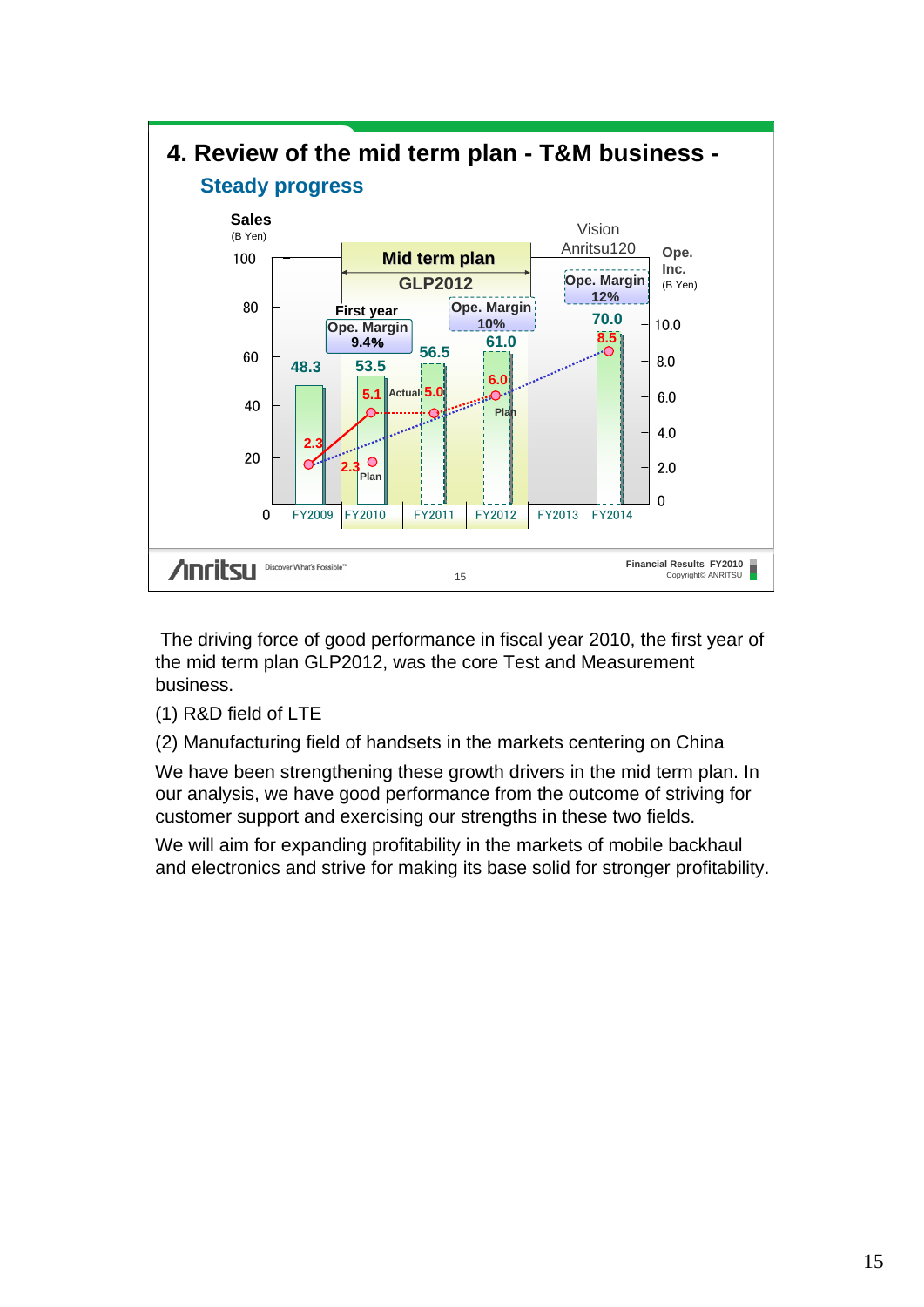

Anritsu Group has been working toward extending both material and moral support to the affected people with the business-related activities and the support activities for the recovery and reconstruction of the communities as our core activities.